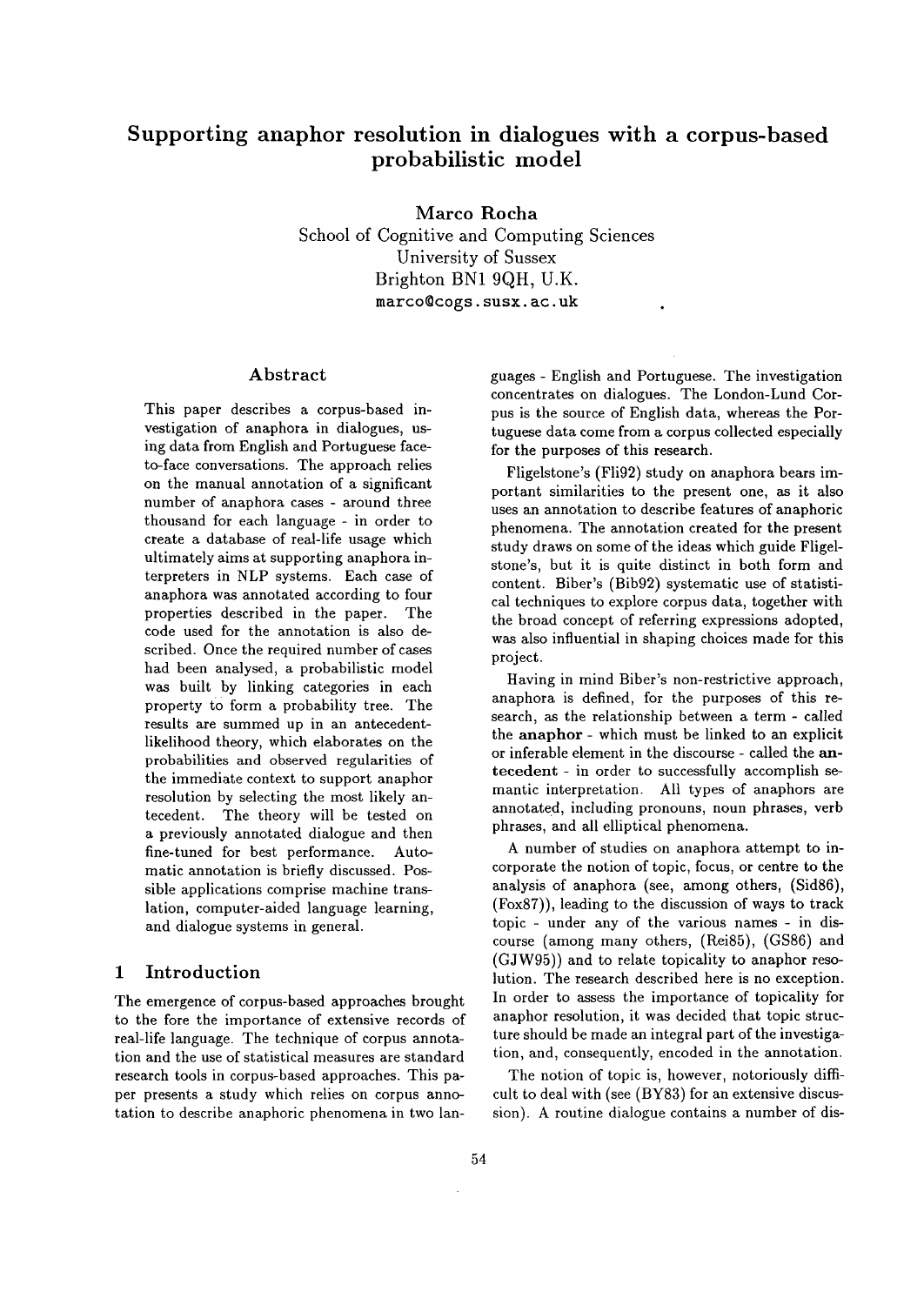course entities, typically expressed by noun phrases, which, to mention a few possibilities: may retain a salient status throughout the whole dialogue; may pop in and fade out any number of times; may pop in once and fade out for good; may pop in and subdivide into subordinate topics, then fade out and then return; and several other possible combinations and interactions. Moreover, real-life conversations often cannot be summed up in terms of a title-like global topic in any easy way.

The study thus aimed at a working definition for the different levels of saliency so as to make the notion of topicality useful for the purpose of anaphor resolution. A set of categories was created to classify discourse entities into topical roles which cover the various levels of saliency. Global and local topics for a given dialogue had to be established a priori, independently of the analysis of anaphoric relations, so as to avoid circularity, as pointed out in (Fox87), although subsequent adjustments may consider discourse information related to those anaphoric relations.

Procedures to identify each one of the topical roles were spelled out as precisely as possible, having in mind that a measure of flexibility was necessary. The picture of topicality thus obtained does not claim to be any more than part of the truth. However, the assignment of topical roles to discourse entities is claimed to be an effective way of supporting anaphor resolution by keeping track of salient discourse entities.

#### 2 The annotation

The annotation is manually entered by the analyst in separate lines inserted in a machine-readable transcript of a dialogue. Lines with one asterisk at the beginning contain information about the topicality structure. A one-asterisk line is inserted at the top of the transcript, defining which discourse entity is to be considered the global topic - called the discourse topic and represented by the code dt in the annotation- for the dialogue. The procedure to select the discourse topic draws on the work in (Hoe91) and involves a number of steps based on frequency, distribution, position of first token, and semantic adequacy for the role. In case there is a radical and stable change of topic within the dialogue, the dialogue is split into two fragments, each one with its own discourse topic.

Each local topic - called a segment topic and coded as st - is specified in one-asterisk lines inserted at the beginning of the segment in question. New segments introduce new local topics. The procedure to identify a new topic is based on the work on discourse analysis described in (Sin93) and in (Sin92), making use of concepts such as prospection and encapsulation. Each new utterance is assessed on the basis of these coherence devices to determine whether it introduces a new topic or not.

It is necessary further to divide the dialogue into subsegments with distinct subtopics, called subsegment topics and coded sst. These are subordinate local topics within a segment. Subsegment topics are also specified in one-asterisk lines by means of an ss mark that distinguishes them from segment topics (marked s). Therefore, the procedure used for segmentation must not only identify a new topic but also distinguish a local topic from a subordinate local topic.

Segments and subsegments are sequentially numbered as they appear in the dialogue. In case a previously developed segment or subsegment topic becomes the current topic again, the code r is placed before the segment or subsegment code to signal it is a resumptive segment or subsegment. Subsegment codes are followed by a slash which is in turn followed by the code for the segment which contains the subsegment (see example (1) below).

The procedures used to assign topical roles to discourse entities aim to be as objective as possible, so that different analysts should come to the same conclusions concerning topical roles in a given dialogue. The procedures constrain choices, but the analyst must use a measure of discretion to make final decisions. A full description of the procedures, as well as the complete listing of codes used in the annotation scheme, can be found in (Rocng).

Once the topicality structure of the dialogue has been fully defined, each case of anaphora is annotated according to four properties. The first property is the type of anaphor. The categories used combine: word classes, such as subject pronoun (coded as SP in example (1) below); phrase structure concepts, such as noun phrase, marked FNP in (1); and anaphora-world definitions, like oneanaphora, which appears as One\_an below. The code is entered in a line with two asterisks at the beginning, inserted under the anaphor classified.

Notions like zero anaphor or zero pronoun are not included in the set of categories employed to classify types of anaphor. The word which triggers a search for an antecedent is annotated as an anaphor. A verb which appears without one or more of its essential complements requires the identification of these complements from ongoing discourse and is consequently annotated as an anaphoric verb. This decision is particularly important for the annotation of the Portuguese data. The twenty-seven cate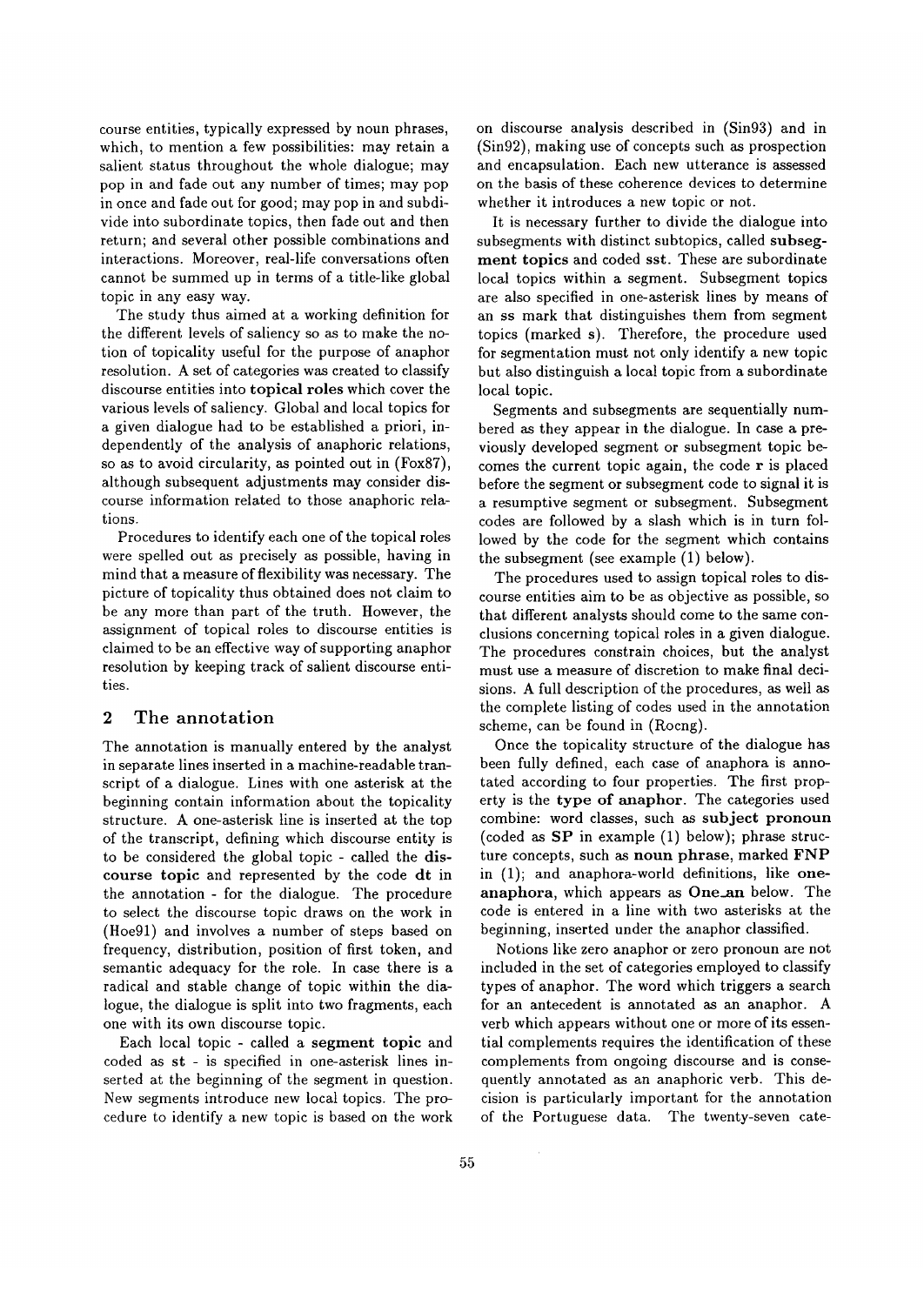gories used in the analysis of the English sample were grouped into three umbrella categories. Frequencies for these umbrella categories are shown in Table 1 below:

Table 1: Frequencies for types of anaphor

|                      | Frequency | Percent |
|----------------------|-----------|---------|
| Pronouns             | 1579      | 51.1    |
| Verbs and adverbials | 318       | 10.3    |
| Nominals             | 1193      | 38.6    |
| Total                | 3090      | 100.0   |

The three remaining properties are entered in a line with three asterisks at the beginning inserted under the two-asterisk line with the code for the type of anaphor. A semicolon separates the code for each property. An example of annotated text is shown below:

```
(1)
```

```
B: well I think probably what Captain Kay 
** FNP 
*** ex_222; dthel; LR; 
must have said was a will is legal if it's 
** SP 
*** ex_224; dthel; FtC;
witnessed on the back of an envelope
```
ss4/s38 'Captain's personal witnessing'

```
A: w- did he say that 
** SP 
        *** ex_222; thel; Ft0p; 
   he had personally witnessed one 
** SP One_an 
*** ex_222; thel; FtCCh; ex_1; dt; SetMb;
B: well I could have been 
  I could have been wrong there 
** AdvP 
*** ex_ll6; p_sst; CK;
```
The first property to have the corresponding code inserted in the three-asterisk line is the type of antecedent. The antecedent for the anaphor in question is classified according to the explicit/implicit dichotomy, using the marks ex and im followed by a number which identifies the referent in a list. However, it is a policy of the study to annotate every token of third-person personal pronoun, as well as all demonstrative pronouns, regardless of the fact that they may be nonreferential, and thus not a case of anaphora strictu sensu. A third category was created for the cases of nonreferential pronouns - typically *it* or *that.* Frequencies for the English sample are shown in Table 2 below:

Table 2: Frequencies for types of antecedent

|                | Frequency | Percent |
|----------------|-----------|---------|
| Explicit       | 2562      | 82.9    |
| Implicit       | 412       | 13.3    |
| Nonreferential | 116       | 3.8     |
| Total          | 3090      |         |

The second slot in the three-asterisk line contains code for the property called the topicality status of the antecedent, which uses the topical roles defined for topic tracking to classify the antecedent of the anaphora case in question. An antecedent which is not one of the topics is a discourse entity associated to one of the topics. If it is associated locally to the segment topic, it is classified as a thematic element. A thematic element may have a crosssegment saliency, in which case it is called a discourse thematic element. The latter typically include the participants in the dialogue, other important agents and also objects associated to the discourse topic.

Antecedents can also be discourse chunks. They are classified as predicates of the entity with a topical role to which they are most strongly related. The various categories used to assign a topicality status to antecedents were grouped as global (discourse) roles, local (segment) roles, or sublocal (subsegment) roles. A fourth category - namely, focusing device - is used to classify the cases of anaphors with no antecedent (nonreferentials) or with antecedents which were too vaguely implicit for an accurate assessment in terms of topical role. Frequencies for the English sample are shown in Table 3 below:

Table 3: Frequencies for topical roles

|                        | Frequency | Percent |
|------------------------|-----------|---------|
| Local topical roles    | 1298      | 42.0    |
| Global topical roles   | 1068      | 34.6    |
| Sublocal topical roles | 585       | 18.9    |
| Focusing devices       | 139       | 4.5     |
| Total                  | 3090      | 100.0   |

The fourth property is an attempt to encode psycholinguistic information for anaphor resolution. The observation of corpus data revealed that the classification into types of anaphor - first property - did not cover important processing information. Different strategies are needed to resolve the same type of anaphor - and often the same anaphoric word or phrase - in different contexts. Syntactic information - as codified in an algorithm like the "naive" algorithm in Hobbs' (Hob86) - may suffice to resolve a given occurrence of  $it$ . However, another token of the same word may demand rather complex discourse processing, bypassing a number of candidates to reach the correct antecedent. A large number of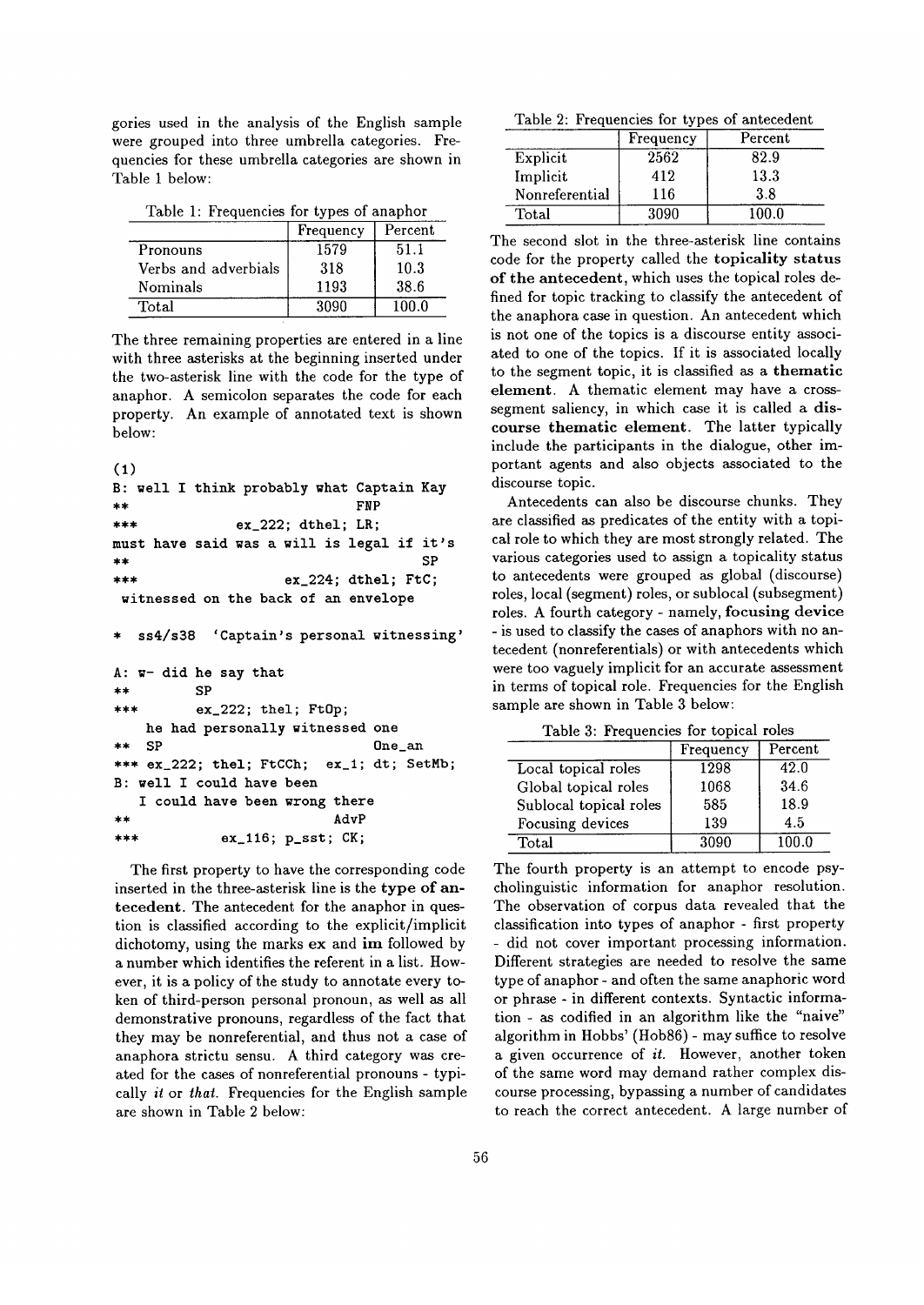categories were used to classify tokens according to processing strategy. They were grouped as shown in Table 4 below with the respective frequencies for the English sample.

| Twore 1. Trequencies for processing strategies |           |         |
|------------------------------------------------|-----------|---------|
|                                                | Frequency | Percent |
| Lexical processes                              | 1095      | 35.4    |
| Discourse processes                            | 503       | 16.3    |
| Collocations                                   | 279       | 9.0     |
| Syntactic processes                            | 1213      | 39.3    |
| Total                                          | 3090      | 100.0   |

Table  $4$ <sup>.</sup> Frequencies for processing strategies

# 3 The probabilistic model

The frequency counts yielded by the annotation work - shown in the previous section - were used to build a probabilistic tree which is a model of the anaphora world as described by the annotation scheme. The root of the tree is a category in the variable named type of anaphor. The choice bears in mind the possibility of automatic annotation. Given a POS-tagged dialogue, it should not be difficult to map the tags into the categories used to classify the type of anaphor.

It was necessary then to decide which variable should occupy the next level in the tree. In order to make an informed choice, cross-tabulations for each possible combination of two variables were produced, together with a chi-square test and two non-chi-square-based association measures. Significance was achieved in all cases, but association was not very strong, except for the relation between type of anaphor and processing strategy (Goodman and Kruskal tau  $= 0.41$ ). The Goodman and Kruskal tau is an association measure based on the notion of proportional reduction of error. The value thus means that, once the distribution for type of anaphor is known, the chances of predicting the processing strategy correctly are forty-one percent higher.

Other factors pointed to the processing strategy variable as the best candidate for the second level of the probability tree. The other two variables classify the antecedent. Thus, it is impossible to be sure of the correct category classification before actually identifying the antecedent. This means that, although the type of antecedent can occasionaly be predicted on the basis of the anaphor type, it will not be possible to offer more than a probability for each category in most cases. On the other hand, the processing strategy can be safely predicted on the basis of the anaphor type in at least one case, namely, if the processing strategy relies on knowledge of collocations. These collocations contain words such as it or *that* which function in a distinct way when appearing in phrases such as *that's it* or *I mean it.*  Collocations can be identified by simply checking a list which has been prepared as the annotation work progressed.

The nodes on the second level of the tree are the categories which classify the processing strategy. Each branch of the tree is assigned two values. The first one is the probability for that particular branch within the universe of the node immediately above, while the second one is the probability for the whole branch all the way to the root, that is, in relation to the total sample. Thus, given that the anaphor is a pronoun, the probability that it will be resolved by means of lexical processing - meaning knowledge associated with the semantics of the anaphor is 0.01267, which is rather small. In relation to any anaphor, the probability that it will be a pronoun resolved by means of lexical processing is 0.00647, which is extremely small. However, it is different from zero and must be taken into consideration.

The subsequent level in the tree can be occupied by any of the two remaining variables. However, it was decided that probabilities should be calculated for all possible combinations of categories across the variables. Once the frequency counts had been obtained, a program was written which calculates probabilities for every combination in relation to the immediately higher node and for the total in all possible orderings of the variables. In spite of the fact that placing the processing strategy before the other two is clearly more economic, there may be one type of anaphor for which this is not true. All options are thus available for use in building the antecedent-likelihood theory.

The probabilistie model is the mainstay of the theory, but the collocation list and other regularities observed also play an essential role. For instance, the few cases classified as pronouns resolved by lexical processing were looked into in search of a feature that could be the clue for pronoun resolutions based on lexical processing. Probabilities for the ungrouped categories were also calculated and are a source of useful information as well. The next section describes how these various inputs are combined to support anaphora resolution.

# **4 Building the theory**

Once the probabilities for every combination of categories across the variables had been worked out, the task then was to put these numbers to good use. In the case where pronouns are the root of the probability tree, the results for processing strategy are as shown in Table 5 below.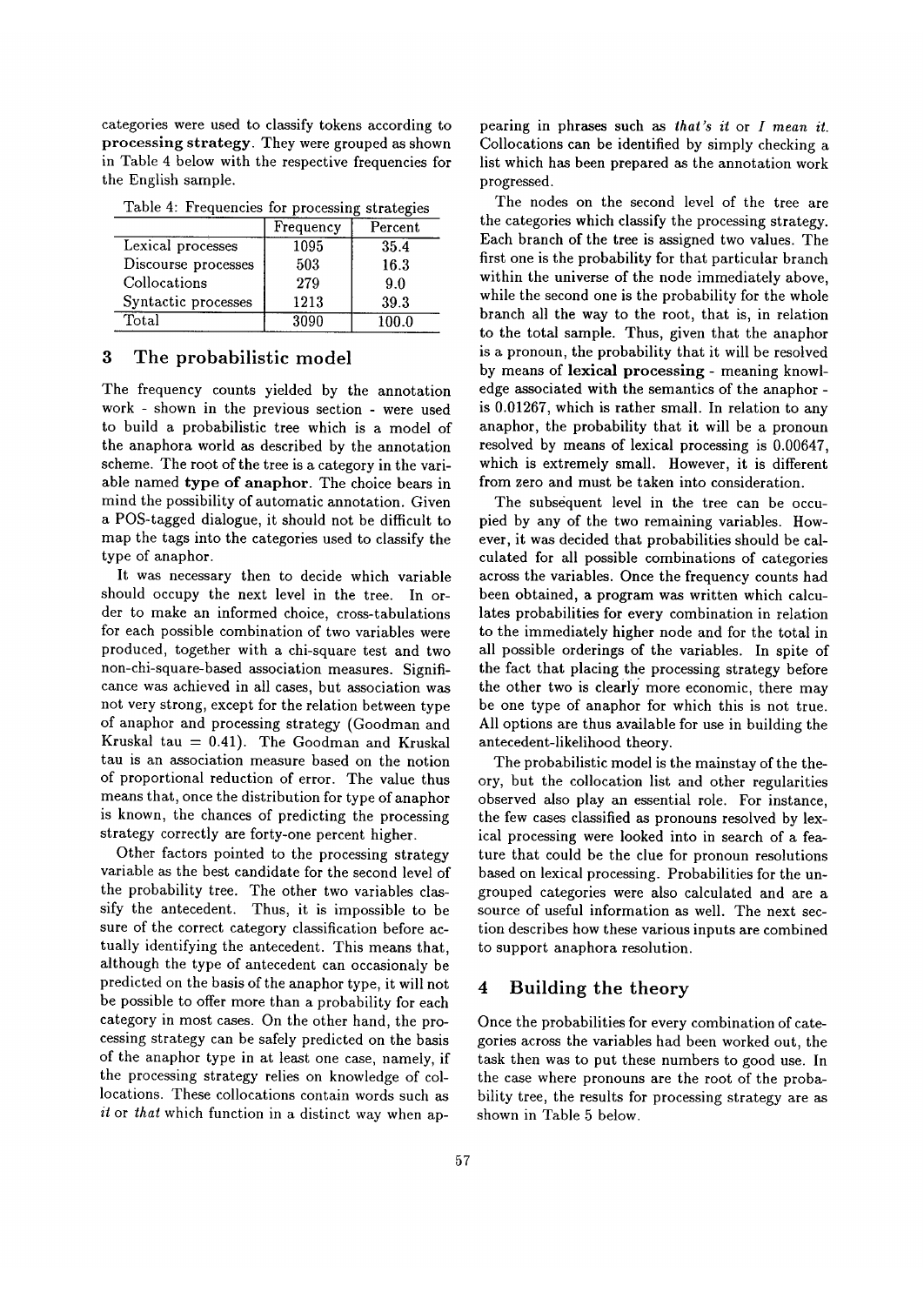Table 5: Processing strategies for pronouns

|                     | Frequency | Probability |
|---------------------|-----------|-------------|
| Lexical processes   | 20        | 0.012       |
| Discourse processes | 398       | 0.252       |
| Collocations        | 217       | 0.137       |
| Syntactic processes | 944       | 0.597       |
| Total               | 1579      | 1.000       |

If these results are compared to the percentages in Table 4, some important differences emerge. There is a steep decline in the number of anaphors resolved by means of lexical processes. This is not surprising. Lexical processes are an umbrella category grouping strategies such as world knowledge and lexical repetition. These strategies are typical of resolutions related to anaphoric nonpronominal noun phrases, as they rely on the semantic content of the anaphor itself to identify the correct antecedent. As pronouns characteristically have low semantic value, it is in fact surprising that any of them are resolved by such means at all.

All other three categories show increases in relation to the percentages in Table 4, but syntactic processes present the highest increase. One of the strategies grouped under syntactic processes is the first-candldate strategy, which may be described as an adaptation of Hobbs' "naive" algorithm (see (Hob86) to spoken language, since it searches for the first appropriate noun phrase in the ongoing discourse and selects it as the antecedent on the basis of agreement and syntactic constraints.

The most frequent processing strategy within syntactic processes is the first-candidate chain. This confirms Biber's (Bib92) findings about the importance of chains in conversations, but it tones down optimistic expectations of easy anaphor resolution. Chains do not necessarily start with an anaphor resolved by a first-candidate strategy, although many of them do. Consequently, the actual identification of the antecedent may still need to employ one of the less straightforward strategies. The two firstcandidate strategies together account for almost all cases of syntactic processes in pronouns.

The list of collocations collected during the annotation process shows that, within the pronoun category, the personal pronoun *it* and the demonstratives *this* and *that* are the only tokens which appear in collocations. There is no need to check the collocation list when the pronoun being resolved is not one of the above. Virtually all collocations entail a resolution for the anaphors they contain. Once identified, the collocation can therefore be associated to a distinct way of handling the anaphor.

Discourse processes are strategies that demand more complex information which cannot be obtained

by checking a collocation list or analysing the semantic content of the anaphor. A first-candidate search will also fail in these cases, as the correct antecedent is not the first candidate available, either straightforwardly or in a chain. The typical case is the pronoun reference which bypasses the first candidate in spite of the fact that it is an appropriate one, if only agreement and syntax are considered. An example is given below:



- **B:** I mean what difference could it make to the directors of Unilever that their shares had got down from say eighty to fifty or whatever it is
- A: well in the present circumstances not very much because I mean everything has gone down but of course if they are consistently low it makes them more difficult it makes it more difficult for them to raise money

The second occurrence of *them -* the first one is part of a false start - is to a certain extent ambiguous, as the antecedent might be said to be either *directors of Unilever* or *Unilever,* although understanding is not much affected by choosing one or the other. What is important is that the antecedent is not *shares* and thus there is no chain of reference. The first candidate *they* has to be bypassed, as well as *present circumstances,* in order to identify the correct antecedent.

The phrase *to raise money* has to be semantically processed before the anaphor can be successfully resolved. Information yielded by the syntactic structure, lexical content of the anaphors, or knowledge of collocations will not achieve the correct identification of the antecedent. As the resolution involves knowledge only available after processing discourse in full, this strategy is named discourse knowledge. The use of lexical clues from the immediate context and the topical roles of candidates are of crucial importance for the correct resolution of this kind of anaphor.

Other strategies grouped under discourse processes include: secondary reference, which is the use of first and second person pronouns in speech reported verbatim to refer to persons previously mentioned in the dialogue; distant anaphora, which are pronouns with very distant antecedents - over fifty tone units - but without competing candidates; pronouns which conjoin referents in a set, called set creation; reference to an element within a set, called set member; and the cases of antecedentless anaphors (see (Cor96)), in which the processing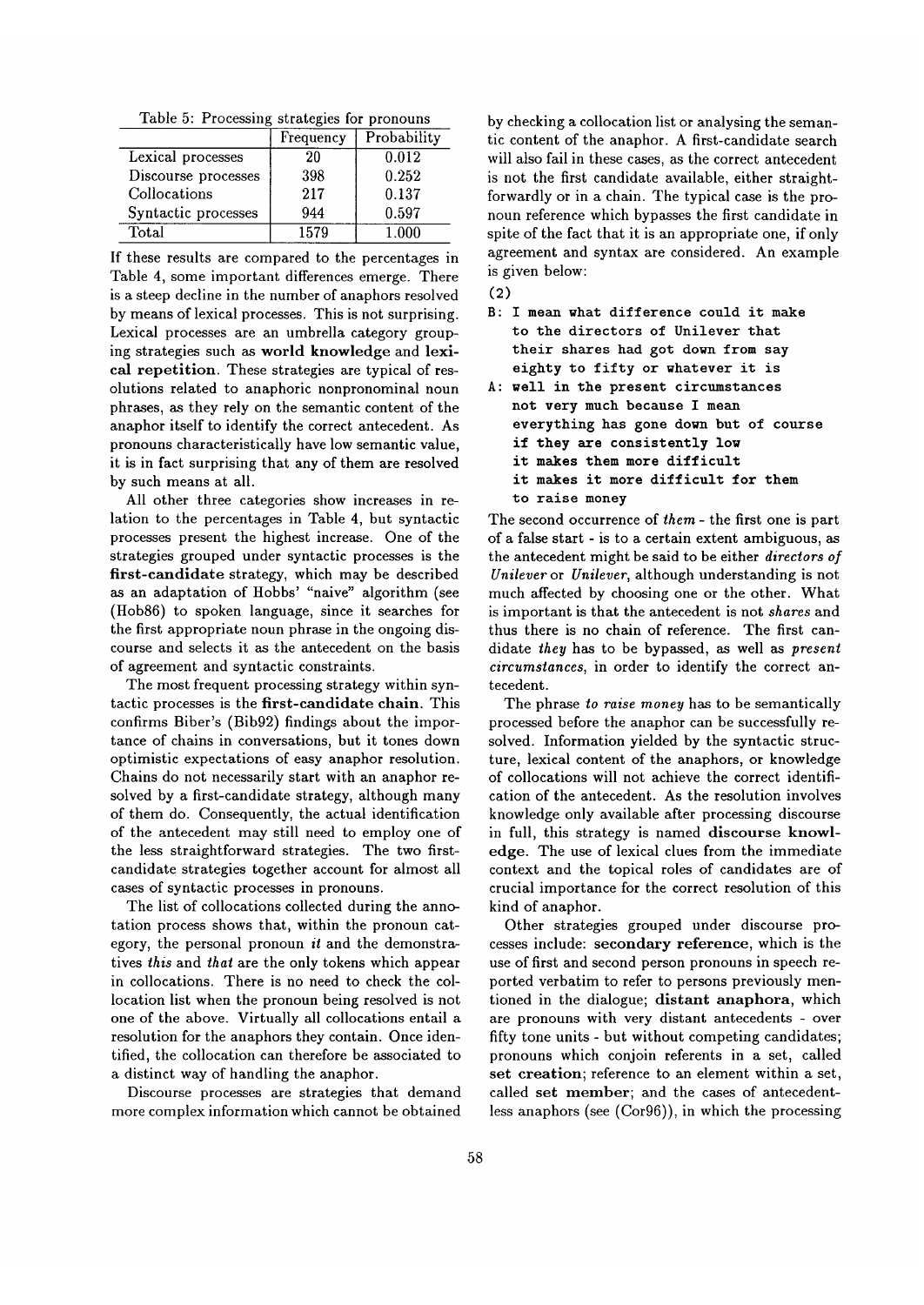strategy is called deixis. The categories grouped as discourse processes may be seen as the particularly complex strategies for anaphor resolution.

The example above also contains four tokens of *it.*  Three of them can be resolved by using a more sophisticated version of collocational knowledge. The first one is in a *make no difference* collocation. The observation of corpus data shows that the it in such collocations has an explicit clausal or sentential antecedent in all cases found. It also reveals that the reference is cataphoric whenever "make" is the main verb in a sentence with a subordinate *that-clause.*  Furthermore, this *that-clause* is the antecedent in all occurrences of the kind.

The collocation list has thus an entry such as:

### it X-make difference to Obj that-clause

- cataphoric it (Subj)
- $\bullet$  antecedent = that-clause

This sort of knowledge is extended to cleft sentences, adding to the collocation list an entry like:

### it X-be SubjC that-clause

- cataphoric it (Subj)
- $\bullet$  antecedent  $=$  that-clause

In order to resolve the second and third tokens of  $it$ , the entry to be accessed in the collocation list is:

#### it X-VERB Objl Adj for Obj2 NF-clause

- cataphoric it (Subj)
- $\bullet$  antecedent = NF-clause
- if  $VERB = make$  and  $Obj1 = it$ 
	- it (Objl) nonreferential

The X- symbol means any inflected form of the verb, optionally including tense, aspect and modality. The major structures of the language, such as affirmative, interrogative and negative forms, are also assumed as included in the entry. The other symbols in the entries above stand for subject (Subj), subject complement  $(Subj)$  object  $(Obj)$ , adjective  $(Adj)$  and nonfinite  $(NF)$ .

The entries in the collocation list are related to specific pronouns. As mentioned before, *it* is the only personal pronoun to appear in collocations with a pattern of regular resolution. It is reasonable to think, thus, that other patterns may emerge if the categories in the anotation scheme are individually analysed out of the umbrella categories. Although the grouping was very useful for the significance and association tests, the antecedent-likelihood (AL) theory requires a return to the original categories, as well as the analysis of individual pronouns.

Suppose then that a dialogue tagged using the tagset in (Sam95) is being analysed according to the AL theory in order to resolve anaphors. A word tagged as PPH1 is a token of *it.* Suppose furthermore that this token of *it* has been identified as an object pronoun by means which need not be discussed here. The header for the word in the AL theory is:

- syntactic process  $= 0.729$
- discourse process  $= 0.151$
- collocation  $= 0.080$
- lexical process  $= 0.013$

If these numbers are compared to the numbers for pronouns as a whole, there is a substantial increase in the number of anaphors resolved by syntactic processes. The probabilities for resolutions which rely on knowledge of collocations and on discourse processes decrease, whereas the probability for lexical processes remains equally low. The reduction in collocation-related strategies can be explained. The number of collocations in which it is an object pronoun is much smaller. Moreover, cleft sentences are the most common collocation, and it is a subject pronoun in these sentences. The decrease in resolutions by means of discourse processes is caused by the fact that demonstratives have been taken out.

The next step is to match the tone unit in which the token occurs with the entries in the collocation list. If there is a match, the path to resolution is spelled out in the entry. If there isn't, the next step is to eliminate rare processing strategies which are only needed in special cases. One way to do that is to use the strategy with the highest probability to select a tentative antecedent and check the antecedent against information in the theory. If no appropriate referents are found, not even one which fits poorly, it must be one of the special situations. In the case of  $it$ , the two first-candidate strategies are by far the most probable and rarely fail to produce an antecedent. Understandably, all cases in the sample in which both did fail are tokens at the very beginning of the dialogues in question.

The only possibility then is that the anaphor is one of the rare cases of resolution by means of lexical processes. Shared knowledge allows the participants to identify an antecedent that has not been mentioned because in the situation where the conversation occurs, *it* can only mean one thing. It is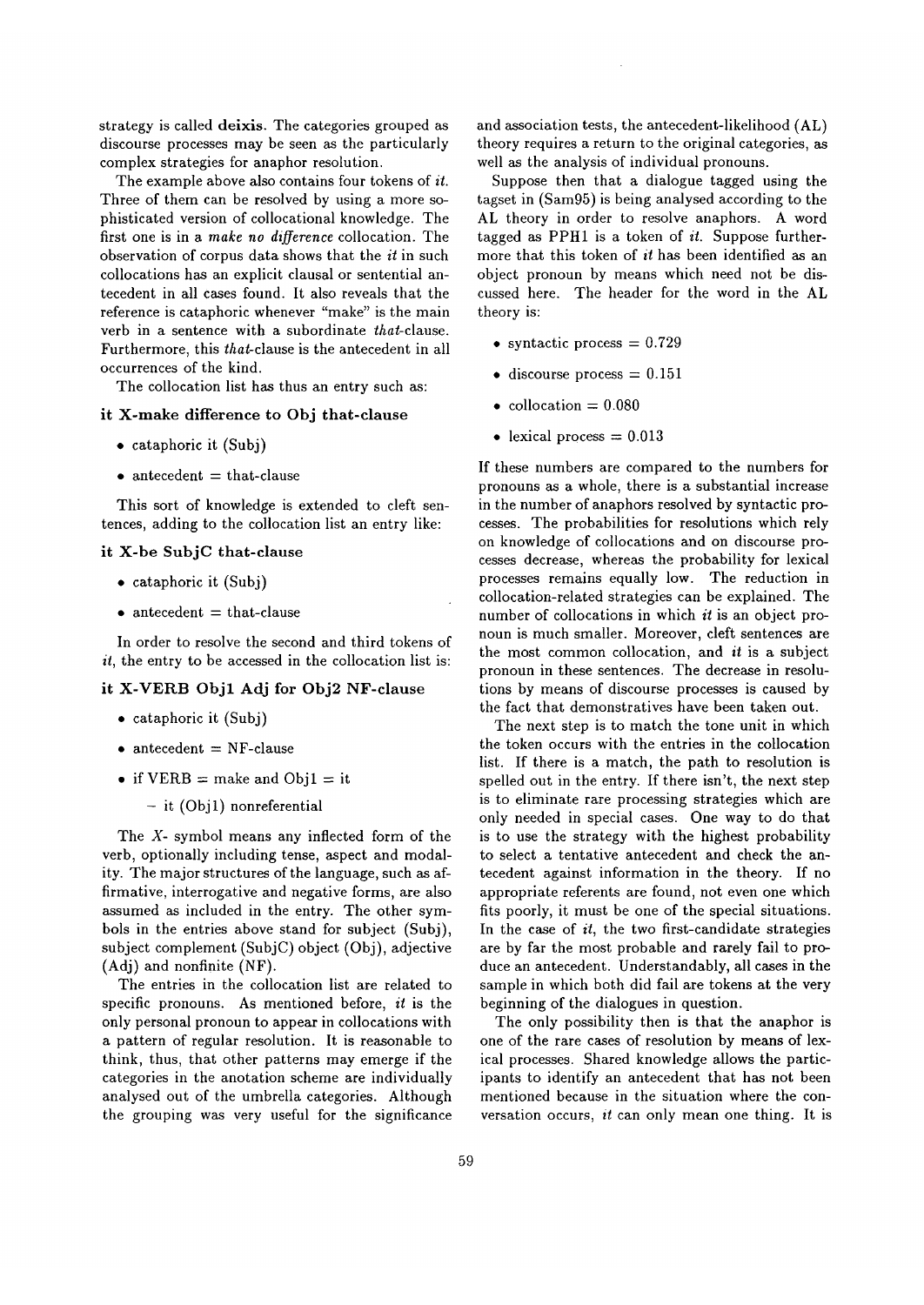a rare but interesting case for dialogue systems in which the same user is expected to have more than one session. The history of communications between man and machine would have to be available in order to allow resolution, as it is the anaphor that introduces the discourse entity in the dialogue.

In all cases in the sample, participants only introduce discourse entities in this way when they are central to the conversation yet to take place and thus have highly salient global topical roles. The antecedent is obviously implicit. The AL theory for *it as* an object pronoun specifies then:

#### **check** collocation list

• if no match found

### select first appropriate **candidate**

- if no appropriate candidate found
- beginning of dialogue ?
- if not no record
- if yes lexical process; shared knowledge
- discourse topic or discourse thematic element in all cases
- implicit in all cases

Resolutions which require discourse processes are the most difficult to identify, particularly those cases in which the first candidate is not the correct antecedent and must be bypassed for a different one, as in example (2) above. However, antecedents requiring this sort of processing strategy for identification are usually highly salient elements. Moreover, a lexical clue of some kind is often present in the context.

In the case of both object and subject pronouns, the verb to which they are attached is of great importance. The provisional antecedent may be ruled out by selectional restrictions. It seems also important to have a record of verbs associated to discourse entities, as they are likely to be referred to as arguments of the same verb or of a similar one. Related adjectives and noun phrases attached to the same verb should also be examined. If the provisional antecedent has never appeared as an argument of the verb to which the anaphor is attached, the possibility of bypassing it should be considered. If bypassing it selects a highly salient entity, such as the discourse topic or a high-frequency discourse thematic element, and this entity has appeared as an argument of the verb in question, the resolution by disocurse knowledge is probably the best choice. Thus, the AL theory for  $it$  as an object pronoun proceeds as below:

• if an appropriate candidate found

**check** selectional restrictions of verb

## **check** history of verb in dialogue

check associated adjectives and noun phrases

- if the antecedent fits, accept it
- if the antecedent doesn't fit

select next candidate

repeat checks

• if the antecedent fits

**check topical** role

• if dt, dthel or st

# bypass previous **candidate**

The AL theory is still being finalised. When completed, it will contain systematised records like those above for all types of anaphor. It will be then tested on a previously annotated dialogue which has not been included in the training sample. Results will be evaluated according to two standards: the percentage of correct antecedents identified by the single or highest-probability choice selected by the theory when applied to a case; and the percentage of correct antecedents identified when lower-probability choices are also considered. The test will assess the efficacy of the theory and will also expose overlooked shortcomings.

#### 5 Future developments

This paper presents results for the English sample only. The same set of categories is used for the annotation of dialogues in Portuguese. However, some types of anaphor only have tokens for one of the languages. For instance, the type of anaphor *oneanaphora* does not occur in Portuguese. One of the interesting developments to be explored, once the analysis of both samples is completed, is the contrastive analysis of results. A database of aligned discourse environments related to anaphoric phenomena- covering linguistic information at all levels - could be produced, providing guidance for applications such as machine translation and computeraided language learning. If automatic annotation can be at least partially accomplished, the scheme